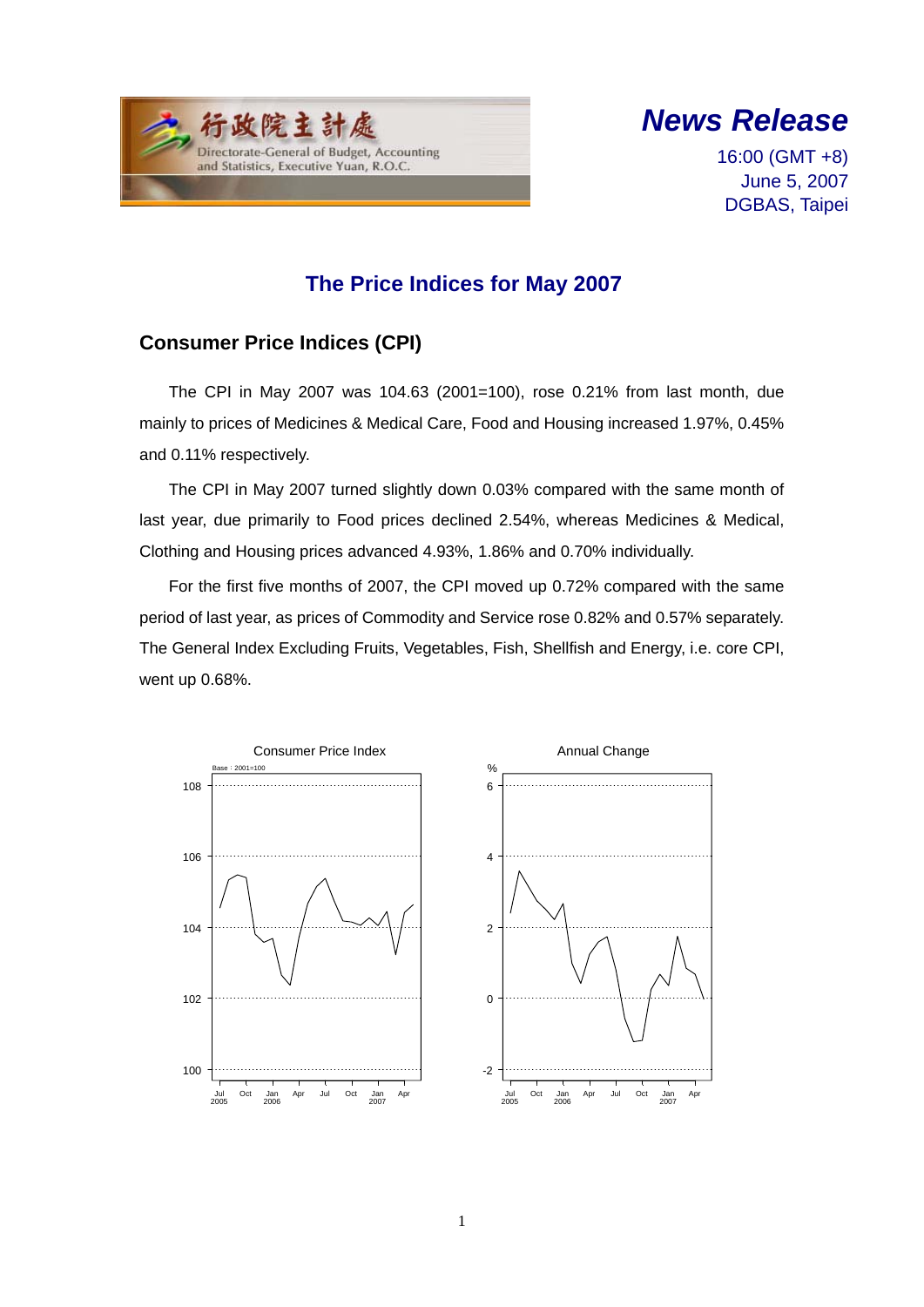### **Wholesale Price Indices (WPI)**

The WPI in May 2007 was 124.11 (2001=100), rose 1.08% from last month, due mainly to prices of Petroleum & Coal Products, Chemicals and Primary Metal Products moved up 3.20%, 3.04% and 2.83% separately.

The WPI in May 2007 advanced 7.59% compared with the same month of last year, due particularly to prices of Primary Metal Products, Chemicals and Petroleum & Coal Products went up 28.36%, 15.84% and 7.84% individually.

For the first five months of 2007, the WPI increased 7.39% compared with the same period of last year, of which the Import Price Index and Export Price Index moved up 9.19% and 5.47% respectively.



#### **Statistical Tables**

Table1 The Changes of Consumer Price Indices Table2 The Changes of Wholesale Price Indices Table3 The Changes of Import Price Indices Table4 The Changes of Export Price Indices

#### **For Further Information:**

*Statistics Database:* http://eng.stat.gov.tw/ *DGBAS* news releases on the Internet: http://eng.dgbas.gov.tw/ *Tel:* +886-2-23803449; *Fax:* +886-2-23803465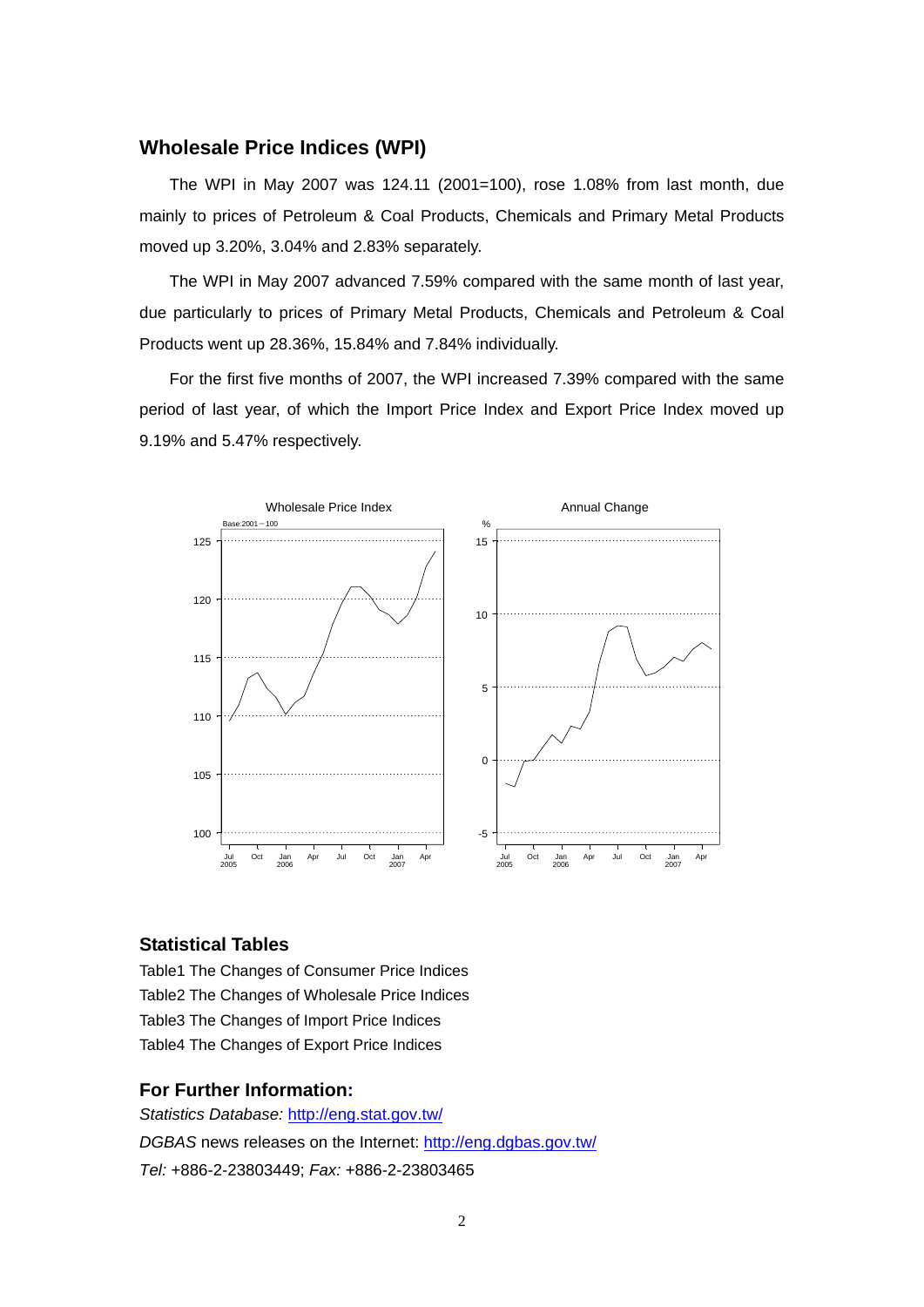| Table 1 The Changes of Consumer Price Indices |
|-----------------------------------------------|
| May 2007                                      |

|                                             | Weight   | Index of     | Compared  | Compared  | The First Five |
|---------------------------------------------|----------|--------------|-----------|-----------|----------------|
|                                             | $(\%0)$  | May 2007     | with Last | with the  | Months of      |
|                                             |          | $(2001=100)$ | Month     | Same      | 2007           |
| Groups                                      |          |              | (%)       | Month of  | Compared with  |
|                                             |          |              |           | Last Year | the Same       |
|                                             |          |              |           | (% )      | Period of Last |
|                                             |          |              |           |           | Year $(% )$    |
| General Index                               | 1,000.00 | 104.63       | 0.21      | $-0.03$   | 0.72           |
| <b>Basic Group</b>                          |          |              |           |           |                |
| 1. Food                                     | 250.54   | 109.19       | 0.45      | $-2.54$   | $-0.57$        |
| Meat                                        | 25.17    | 113.62       | $-0.85$   | 0.46      | $-1.02$        |
| Fish & Shellfish                            | 16.73    | 115.67       | $-0.93$   | 4.58      | 6.45           |
| Vegetables                                  | 27.89    | 103.16       | $-3.88$   | $-18.39$  | 3.32           |
| Fruits                                      | 27.94    | 116.25       | 8.84      | $-6.65$   | $-11.20$       |
| 2. Clothing                                 | 47.46    | 110.78       | $-0.29$   | 1.86      | 1.93           |
| Garments                                    | 32.52    | 111.30       | $-0.46$   | 2.66      | 1.90           |
| 3. Housing                                  | 307.94   | 99.15        | 0.11      | 0.70      | 0.91           |
| Residential Rent                            | 210.96   | 97.68        | 0.01      | 0.13      | 0.19           |
| Water, Electricity & Gas Supply             | 37.37    | 107.84       | 0.27      | 4.03      | 4.26           |
| 4. Transportation & Communication           | 126.25   | 104.35       | $-0.02$   | 0.43      | 1.34           |
| Oils                                        | 22.63    | 140.32       | 0.31      | 0.77      | 4.63           |
| <b>Communication Services</b>               | 77.27    | 97.82        | 0.00      | 0.32      | 0.45           |
| 5. Medicines & Medical Care                 | 37.37    | 120.21       | 1.97      | 4.93      | 2.33           |
| Medicines & Health Food                     | 9.19     | 127.60       | 8.00      | 20.81     | 9.18           |
| 6. Education & Entertainment                | 161.11   | 99.05        | $-0.02$   | 0.34      | 0.46           |
| <b>Educational Expense</b>                  | 118.75   | 100.43       | 0.06      | $-0.03$   | $-0.15$        |
| <b>Entertainment Expense</b>                | 42.36    | 95.51        | $-0.26$   | 1.43      | 2.20           |
| 7. Miscellaneous                            | 69.33    | 112.14       | $-0.07$   | 0.70      | 2.29           |
| Tobacco & Betelnut                          | 19.55    | 151.98       | 0.00      | 0.93      | 5.19           |
| Commodity and Service Groups                |          |              |           |           |                |
| 1. Commodity                                | 528.52   | 107.78       | 0.34      | $-0.33$   | 0.82           |
| (Excluding Food)                            | 277.97   | 106.53       | 0.25      | 1.82      | 2.17           |
| Non-durable Consumer Goods                  | 384.36   | 111.67       | 0.52      | $-0.67$   | 0.92           |
| (Excluding Food)                            | 133.81   | 116.47       | 0.67      | 2.80      | 3.66           |
| Semi-durable Consumer Goods                 | 62.59    | 106.17       | $-0.10$   | 1.76      | 1.42           |
| Durable Consumer Goods                      | 81.57    | 89.51        | $-0.30$   | $-0.18$   | $-0.21$        |
| 2. Service                                  | 471.48   | 101.08       | 0.03      | 0.32      | 0.57           |
| Housing                                     | 237.03   | 97.59        | 0.04      | $-0.18$   | 0.12           |
| Transportation & Communication              | 74.10    | 97.69        | 0.01      | 0.29      | 0.41           |
| Medical Care                                | 24.69    | 121.94       | 0.00      | 0.40      | 0.53           |
| Education & Entertainment                   | 104.85   | 106.33       | 0.14      | 1.41      | 1.59           |
| Miscellaneous                               | 30.81    | 100.60       | $-0.19$   | 0.35      | 0.67           |
| Special Groups                              |          |              |           |           |                |
| General Index Excluding Fruits & Vegetables | 944.17   | 104.41       | 0.07      | 0.88      | 1.05           |
| General Index Excluding Food                | 749.46   | 103.11       | 0.12      | 0.89      | 1.16           |
| General Index Excluding Fruits, Vegetables, | 873.10   | 103.09       | 0.07      | 0.65      | 0.68           |
| Fish, Shellfish & Energy                    |          |              |           |           |                |

Note :Due to late reports and corrections by respondents all data are subject to revision 3 months after original publication.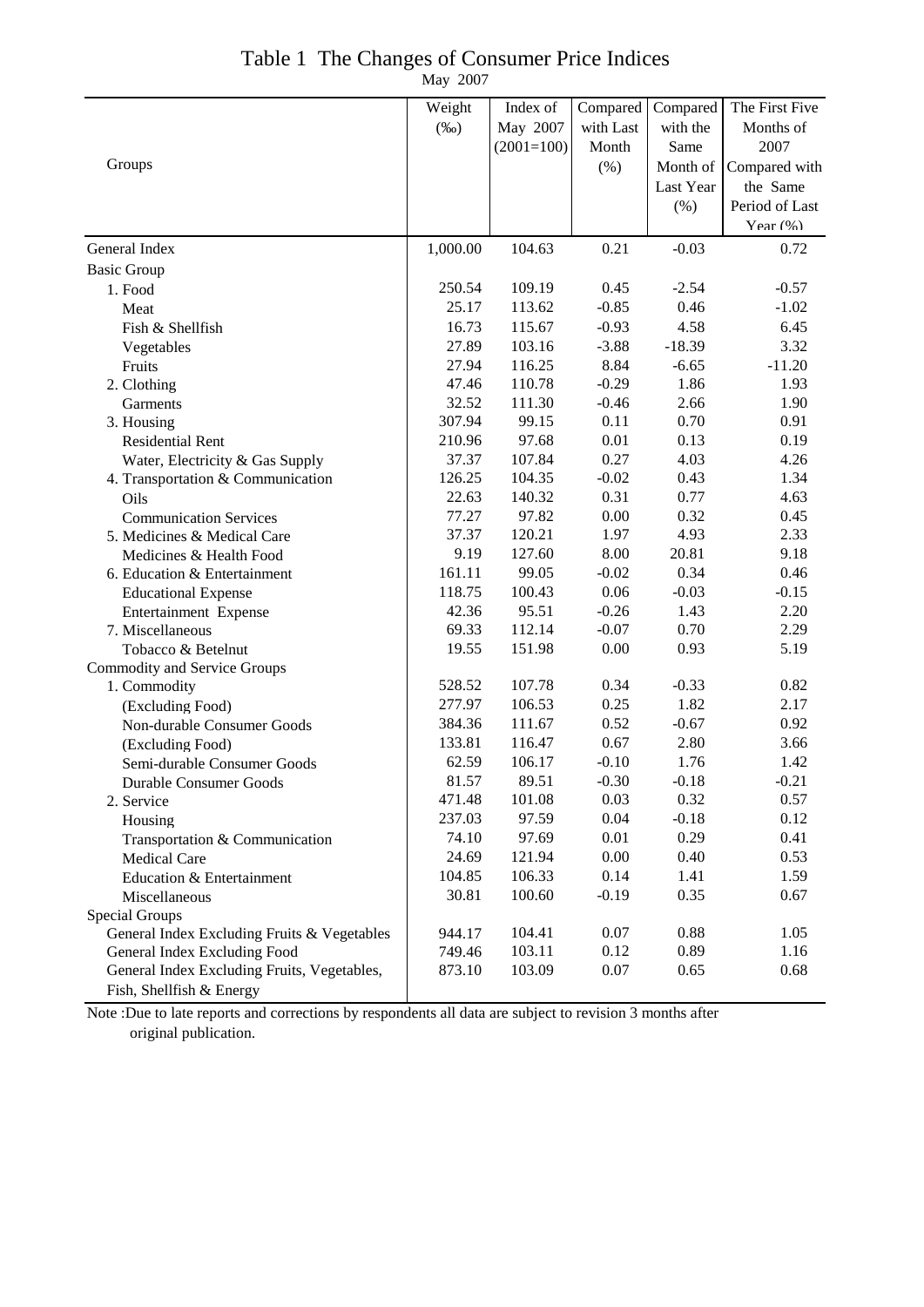### Table 2 The Changes of Wholesale Price Indices May 2007

| Groups                                        | Weight   | Index of May | Compared  | Compared     | The First Five |
|-----------------------------------------------|----------|--------------|-----------|--------------|----------------|
|                                               | $(\%0)$  | 2007         | with Last | with the     | Months of 2007 |
|                                               |          | $(2001=100)$ | Month     | Same Month   | Compared with  |
|                                               |          |              | (% )      | of Last Year | the Same       |
|                                               |          |              |           | $(\% )$      | Period of Last |
|                                               |          |              |           |              | Year $(\%)$    |
|                                               |          |              |           |              |                |
| General Index                                 | 1,000.00 | 124.11       | 1.08      | 7.59         | 7.39           |
| General Index Excluding Import & Export       | 360.47   | 130.33       | 1.19      | 5.96         | 7.22           |
| Import                                        | 310.71   | 139.24       | 0.98      | 10.31        | 9.19           |
| Export                                        | 328.82   | 103.04       | 1.01      | 6.57         | 5.47           |
| <b>Basic Group</b>                            |          |              |           |              |                |
| 1. Agriculture, Forestry, Livestock & Fishery | 39.30    | 122.46       | $-1.51$   | $-1.45$      | 2.81           |
| (1) Farm Products                             | 19.89    | 124.50       | $-1.86$   | $-1.86$      | 5.69           |
| (2) Forest Products                           | 0.51     | 186.38       | 0.37      | 24.34        | 25.45          |
| (3) Livestock & Poultry                       | 9.66     | 123.76       | $-0.58$   | $-0.64$      | $-3.58$        |
| (4) Aquatic Products                          | 9.24     | 111.69       | $-1.95$   | $-3.26$      | 2.33           |
| 2. Minerals Products                          | 37.73    | 251.51       | 0.98      | 5.97         | 3.34           |
| (1) Energy Minerals                           | 30.16    | 255.66       | 0.65      | 4.17         | 0.43           |
| (2) Sand, Gravel & Crushed Stone              | 3.71     | 231.74       | 4.70      | 15.84        | 21.65          |
| 3. Manufacturing Products                     | 889.18   | 119.20       | 1.23      | 8.18         | 7.95           |
| $(1)$ Food & Beverages                        | 38.61    | 123.14       | 0.94      | 6.09         | 5.04           |
| $(2)$ Tobaccos                                | 4.66     | 150.10       | 0.03      | 3.03         | 5.02           |
| (3) Textile Products                          | 37.11    | 108.60       | 0.50      | 6.85         | 5.01           |
| (4) Ready-made Apparel & Accessories          | 12.22    | 91.16        | 0.32      | 3.41         | 1.95           |
| (5) Hides, Skins, Leather & Related Products  | 8.47     | 109.72       | 0.11      | 8.77         | 7.67           |
| (6) Lumber & Wood Products                    | 3.56     | 117.02       | 0.76      | 9.89         | 8.11           |
| (7) Furniture & Fixture                       | 8.76     | 111.16       | 0.05      | 2.86         | 2.83           |
| (8) Pulp, Paper, Paper Products & Printed     | 21.45    | 110.62       | 1.46      | 7.21         | 5.79           |
| (9)Chemicals                                  | 63.87    | 195.07       | 3.04      | 15.84        | 14.40          |
| (10)Chemical Products                         | 30.02    | 99.44        | 0.16      | 3.58         | 2.68           |
| (11) Petroleum & Coal Products                | 41.01    | 190.02       | 3.20      | 7.84         | 7.80           |
| (12) Rubber & Plastic Products                | 31.42    | 113.42       | 0.10      | 3.94         | 3.60           |
| (13) Nonmetallic Mineral Products             | 14.80    | 121.94       | 0.52      | 6.04         | 5.76           |
| (14) Primary Metal Products                   | 57.25    | 270.99       | 2.83      | 28.36        | 33.69          |
| (15) Metal Products                           | 30.52    | 142.64       | 0.66      | 11.39        | 13.49          |
| (16)Machinery                                 | 60.94    | 101.04       | $-0.09$   | 2.24         | 2.03           |
| (17) Computer, Communication Eq., Audio &     | 129.17   | 61.88        | 0.10      | $-2.96$      | $-4.92$        |
| Video Equipment                               |          |              |           |              |                |
| (18) Electronic Components & Accessories      | 176.39   | 73.83        | $-0.31$   | 0.50         | $-0.37$        |
| (19) Electrical Equipments & Apparatus        | 41.65    | 129.68       | 2.10      | 5.97         | 9.04           |
| (20) Transportation Equipment & Parts         | 45.15    | 99.63        | $-0.12$   | 1.84         | 1.75           |
| (21) Precision Instruments                    | 19.24    | 98.11        | 0.20      | 4.37         | 3.07           |
| (22) Miscellaneous Products                   | 12.91    | 108.82       | 0.33      | 5.33         | 3.69           |
| 4. Water Supply, Electricity & Gas            | 33.79    | 109.71       | 0.22      | 7.83         | 7.96           |
| By Stage of Processing                        |          |              |           |              |                |
| 1.Raw Materials                               | 61.00    | 209.39       | 0.71      | 7.94         | 5.66           |
| 2. Intermediate Materials                     | 413.28   | 138.44       | 1.69      | 11.05        | 11.47          |
| 3. Finished Goods                             | 196.90   | 101.49       | $-0.34$   | 0.06         | 1.16           |
| (1) Capital Goods                             | 68.55    | 91.78        | $-0.09$   | 1.25         | 0.78           |
| (2) Consumer Goods                            | 128.35   | 106.43       | $-0.48$   | $-0.49$      | 1.33           |
| Special Groups                                |          |              |           |              |                |
| General Index Excluding Exports               | 671.18   | 134.30       | 1.09      | 7.98         | 8.14           |
| <b>General Index Excluding Imports</b>        | 689.29   | 117.53       | 1.12      | 6.22         | 6.48           |
| Non Heavy Chemical Industrial Products        | 211.51   | 110.18       | 0.54      | 5.45         | 4.45           |
| Heavy Chemical Industrial Products            | 677.67   | 122.07       | 1.43      | 9.00         | 9.03           |

Note:Due to late reports and corrections by respondents all data are subject to revision 3 months after original publication.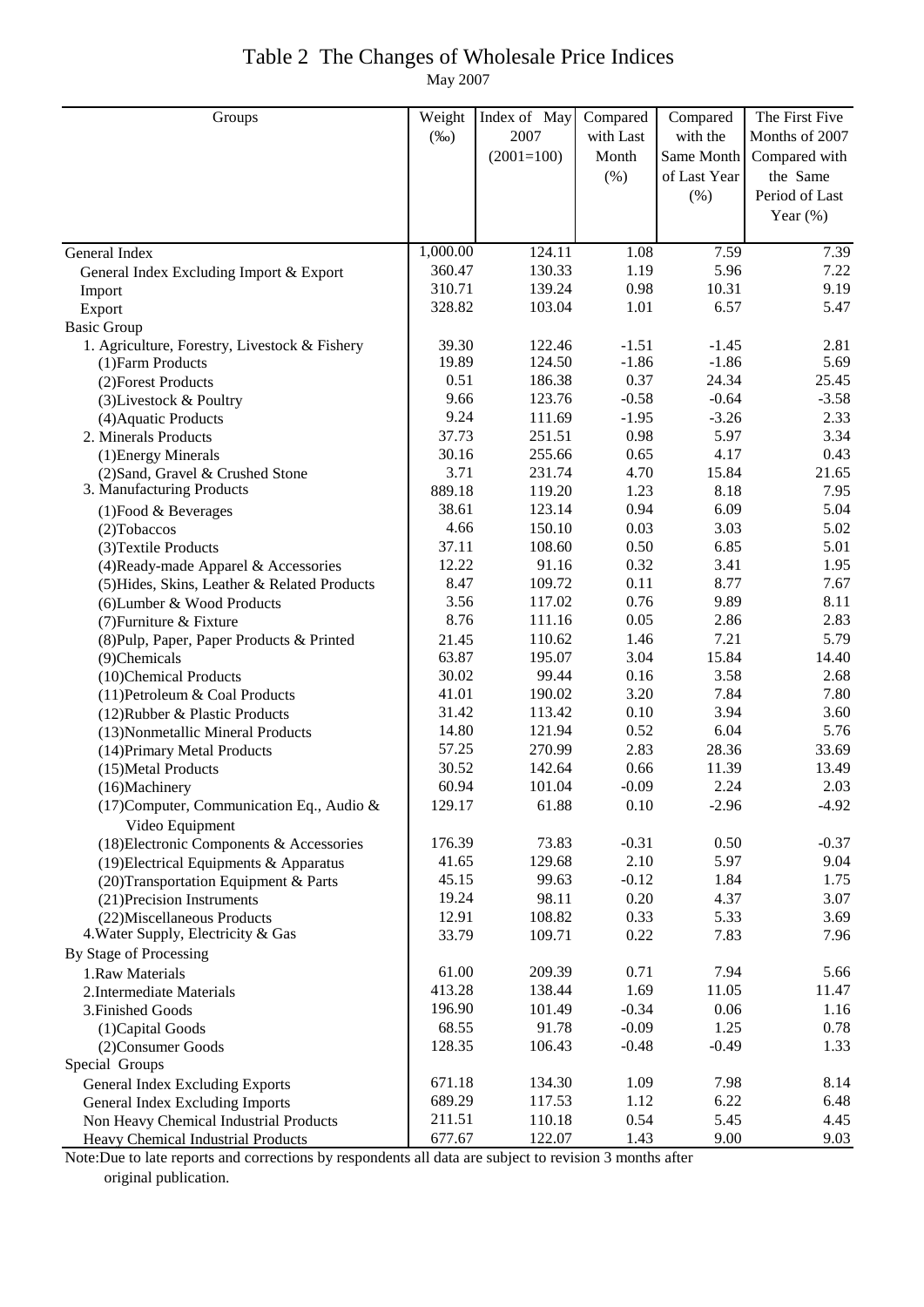# Table 3 The Changes of Import Price Indices

May 2007

|                                                   | Weight<br>$(\%0)$ | Index of<br>May 2007 | Compared<br>with Last | with the                                 | Compared The First Five<br>Months of                                   |
|---------------------------------------------------|-------------------|----------------------|-----------------------|------------------------------------------|------------------------------------------------------------------------|
| Groups                                            |                   | $(2001=100)$         | Month<br>(% )         | Same<br>Month of<br>Last Year<br>$(\% )$ | 2007<br>Compared<br>with the<br>Same Period<br>of Last Year<br>$(\% )$ |
| Basic Group (on N.T.D. Basis)                     |                   |                      |                       |                                          |                                                                        |
| General Index                                     | 1,000.00          | 139.24               | 0.98                  | 10.31                                    | 9.19                                                                   |
| 1. Animal, Vegetable Products & Prepared<br>Foods | 47.60             | 154.10               | 2.75                  | 27.02                                    | 23.66                                                                  |
| 2. Mineral Products                               | 134.52            | 244.95               | 1.09                  | 5.40                                     | 2.02                                                                   |
| 3. Textiles & Textile Articles                    | 23.09             | 111.50               | 0.86                  | 8.96                                     | 6.57                                                                   |
| 4. Wood, Paper, Pulp & Articles Thereof           | 25.78             | 131.75               | 0.56                  | 15.36                                    | 14.54                                                                  |
| 5. Chemicals, Plastics, Rubber & Articles Thereof | 133.44            | 149.95               | 1.25                  | 12.65                                    | 11.79                                                                  |
| 6. Primary Metals & Articles Thereof              | 76.14             | 301.85               | 2.97                  | 31.83                                    | 37.91                                                                  |
| 7. Machinery, Optical & Precision Instruments     | 166.08            | 96.41                | $-0.37$               | 1.31                                     | 1.48                                                                   |
| 8. Electronic Machinery                           | 355.47            | 77.00                | $-0.50$               | 2.34                                     | 1.04                                                                   |
| 9. Transportation Equipment & Parts               | 20.86             | 97.27                | $-0.33$               | 1.92                                     | 1.96                                                                   |
| 10. Miscellaneous Products                        | 17.02             | 113.09               | 1.18                  | 10.66                                    | 8.11                                                                   |
| Basic Group (on U.S.D. Basis)                     |                   |                      |                       |                                          |                                                                        |
| General Index                                     | 1,000.00          | 141.38               | 0.62                  | 5.31                                     | 6.45                                                                   |
| 1. Animal, Vegetable Products & Prepared<br>Foods | 47.60             | 156.56               | 2.38                  | 21.27                                    | 20.56                                                                  |
| 2. Mineral Products                               | 134.52            | 248.63               | 0.73                  | 0.62                                     | $-0.61$                                                                |
| 3. Textiles & Textile Articles                    | 23.09             | 113.21               | 0.51                  | 4.04                                     | 3.92                                                                   |
| 4. Wood, Paper, Pulp & Articles Thereof           | 25.78             | 133.75               | 0.20                  | 10.12                                    | 11.67                                                                  |
| 5. Chemicals, Plastics, Rubber & Articles Thereof | 133.44            | 152.20               | 0.88                  | 7.55                                     | 8.99                                                                   |
| 6. Primary Metals & Articles Thereof              | 76.14             | 306.43               | 2.61                  | 25.85                                    | 34.42                                                                  |
| 7. Machinery, Optical & Precision Instruments     | 166.08            | 97.89                | $-0.73$               | $-3.28$                                  | $-1.05$                                                                |
| 8. Electronic Machinery                           | 355.47            | 78.16                | $-0.88$               | $-2.31$                                  | $-1.46$                                                                |
| 9. Transportation Equipment & Parts               | 20.86             | 98.79                | $-0.67$               | $-2.70$                                  | $-0.57$                                                                |
| 10. Miscellaneous Products                        | 17.02             | 114.83               | 0.80                  | 5.62                                     | 5.40                                                                   |

Note:Due to late reports and corrections by respondents all data are subject to revision 3 months after original publication.